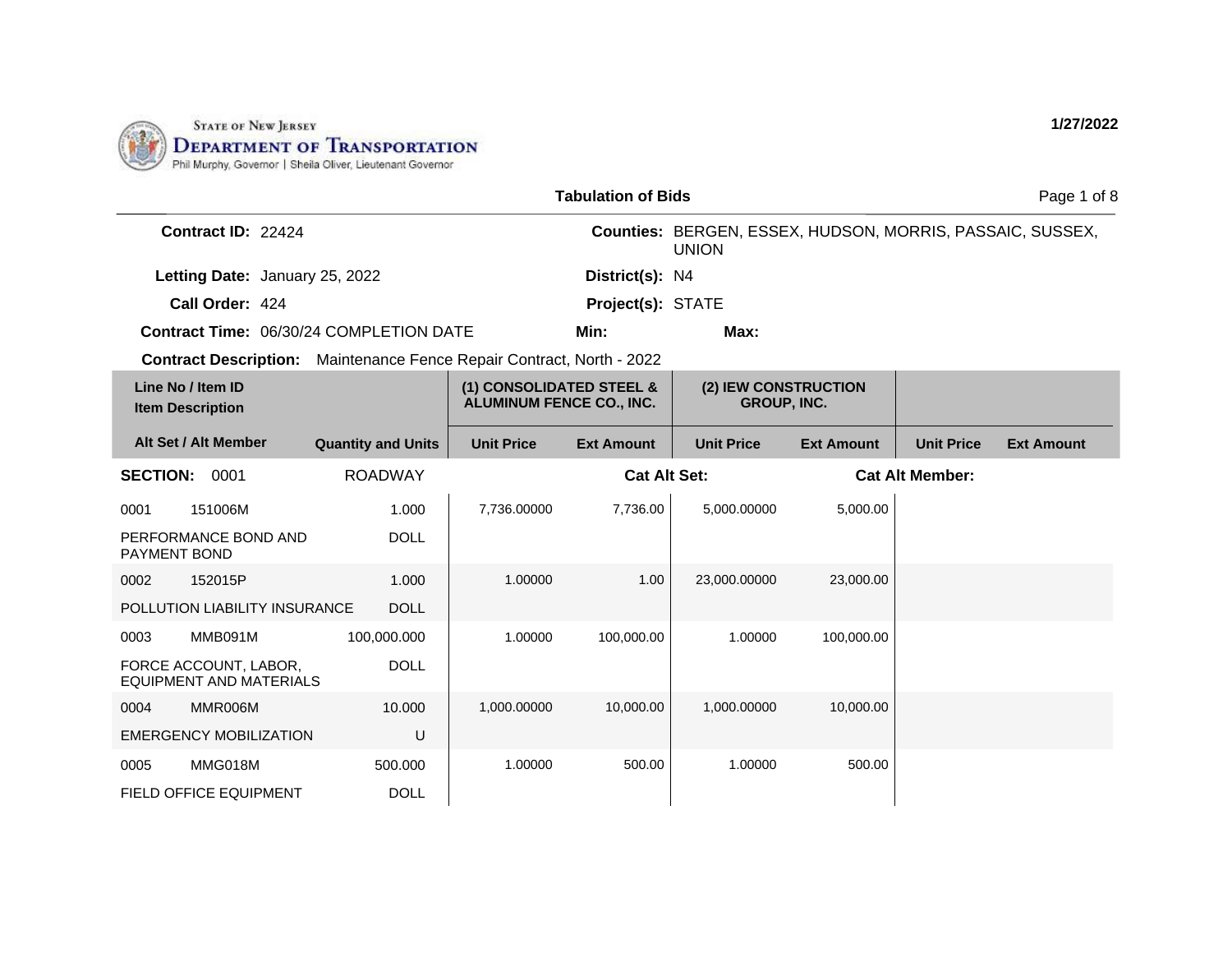

|                                              |                                                      |                                                                              | <b>Tabulation of Bids</b>                                   |                     |                                                                           | Page 2 of 8       |                        |                   |
|----------------------------------------------|------------------------------------------------------|------------------------------------------------------------------------------|-------------------------------------------------------------|---------------------|---------------------------------------------------------------------------|-------------------|------------------------|-------------------|
|                                              | Contract ID: 22424                                   |                                                                              |                                                             |                     | Counties: BERGEN, ESSEX, HUDSON, MORRIS, PASSAIC, SUSSEX,<br><b>UNION</b> |                   |                        |                   |
|                                              | Letting Date: January 25, 2022                       |                                                                              |                                                             | District(s): N4     |                                                                           |                   |                        |                   |
|                                              | Call Order: 424                                      |                                                                              |                                                             | Project(s): STATE   |                                                                           |                   |                        |                   |
|                                              |                                                      | <b>Contract Time: 06/30/24 COMPLETION DATE</b>                               |                                                             | Min:                | Max:                                                                      |                   |                        |                   |
|                                              |                                                      | <b>Contract Description:</b> Maintenance Fence Repair Contract, North - 2022 |                                                             |                     |                                                                           |                   |                        |                   |
| Line No / Item ID<br><b>Item Description</b> |                                                      |                                                                              | (1) CONSOLIDATED STEEL &<br><b>ALUMINUM FENCE CO., INC.</b> |                     | (2) IEW CONSTRUCTION<br><b>GROUP, INC.</b>                                |                   |                        |                   |
| Alt Set / Alt Member                         |                                                      | <b>Quantity and Units</b>                                                    | <b>Unit Price</b>                                           | <b>Ext Amount</b>   | <b>Unit Price</b>                                                         | <b>Ext Amount</b> | <b>Unit Price</b>      | <b>Ext Amount</b> |
| <b>SECTION: 0001</b>                         |                                                      | <b>ROADWAY</b>                                                               |                                                             | <b>Cat Alt Set:</b> |                                                                           |                   | <b>Cat Alt Member:</b> |                   |
| 0006                                         | 605009P                                              | 3,000.000                                                                    | 67.00000                                                    | 201,000.00          | 94.75000                                                                  | 284,250.00        |                        |                   |
| <b>COATED STEEL, 6' HIGH</b>                 | CHAIN-LINK FENCE, ALUMINUM-                          | LF                                                                           |                                                             |                     |                                                                           |                   |                        |                   |
| 0007                                         | 605027P                                              | 1,500.000                                                                    | 67.00000                                                    | 100,500.00          | 99.25000                                                                  | 148,875.00        |                        |                   |
| STEEL, 6' HIGH                               | CHAIN-LINK FENCE, PVC-COATED                         | LF                                                                           |                                                             |                     |                                                                           |                   |                        |                   |
| 0008                                         | 605060M                                              | 3.000                                                                        | 0.01000                                                     | 0.03                | 360.00000                                                                 | 1,080.00          |                        |                   |
| <b>WIDE</b>                                  | GATE, CHAIN-LINK FENCE,<br>ALUMINUM COATED STEEL, 4' | U                                                                            |                                                             |                     |                                                                           |                   |                        |                   |
| 0009                                         | 605066M                                              | 3.000                                                                        | 0.01000                                                     | 0.03                | 750.00000                                                                 | 2,250.00          |                        |                   |
| <b>WIDE</b>                                  | GATE, CHAIN-LINK FENCE,<br>ALUMINUM COATED STEEL, 8' | U                                                                            |                                                             |                     |                                                                           |                   |                        |                   |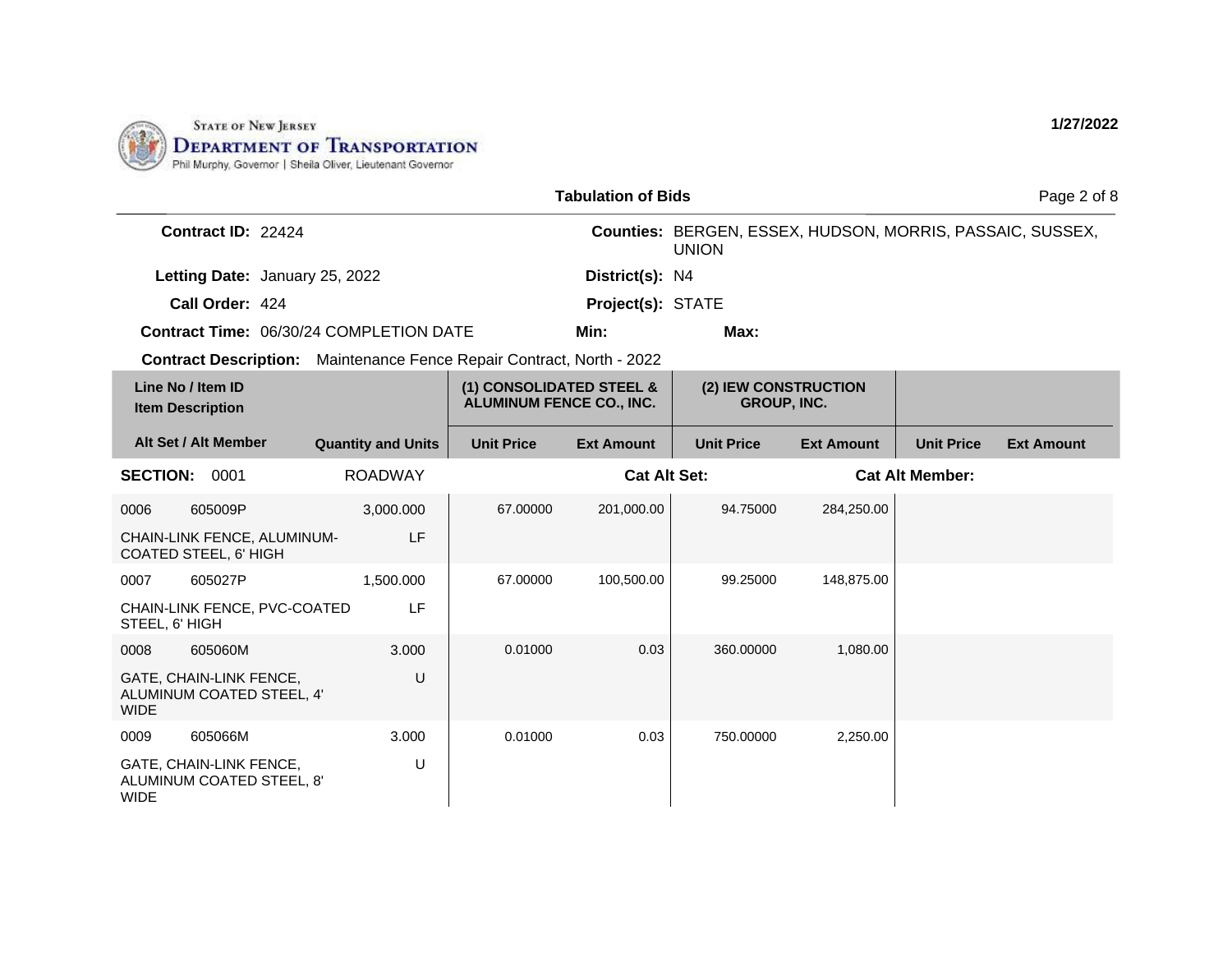

|                                                                       |                           |                                                             | <b>Tabulation of Bids</b> |                                                                           |                   |                        | Page 3 of 8       |
|-----------------------------------------------------------------------|---------------------------|-------------------------------------------------------------|---------------------------|---------------------------------------------------------------------------|-------------------|------------------------|-------------------|
| Contract ID: 22424                                                    |                           |                                                             |                           | Counties: BERGEN, ESSEX, HUDSON, MORRIS, PASSAIC, SUSSEX,<br><b>UNION</b> |                   |                        |                   |
| Letting Date: January 25, 2022                                        |                           |                                                             | District(s): N4           |                                                                           |                   |                        |                   |
| Call Order: 424                                                       |                           |                                                             | Project(s): STATE         |                                                                           |                   |                        |                   |
| Contract Time: 06/30/24 COMPLETION DATE                               |                           |                                                             | Min:                      | Max:                                                                      |                   |                        |                   |
| Contract Description: Maintenance Fence Repair Contract, North - 2022 |                           |                                                             |                           |                                                                           |                   |                        |                   |
| Line No / Item ID<br><b>Item Description</b>                          |                           | (1) CONSOLIDATED STEEL &<br><b>ALUMINUM FENCE CO., INC.</b> |                           | (2) IEW CONSTRUCTION<br><b>GROUP, INC.</b>                                |                   |                        |                   |
| Alt Set / Alt Member                                                  | <b>Quantity and Units</b> | <b>Unit Price</b>                                           | <b>Ext Amount</b>         | <b>Unit Price</b>                                                         | <b>Ext Amount</b> | <b>Unit Price</b>      | <b>Ext Amount</b> |
| <b>SECTION: 0001</b>                                                  | <b>ROADWAY</b>            |                                                             | <b>Cat Alt Set:</b>       |                                                                           |                   | <b>Cat Alt Member:</b> |                   |
| 605069M<br>0010                                                       | 3.000                     | 0.01000                                                     | 0.03                      | 925.00000                                                                 | 2,775.00          |                        |                   |
| GATE, CHAIN-LINK FENCE,<br>ALUMINUM COATED STEEL, 10'<br><b>WIDE</b>  | U                         |                                                             |                           |                                                                           |                   |                        |                   |
| 605072M<br>0011                                                       | 3.000                     | 0.01000                                                     | 0.03                      | 960.00000                                                                 | 2,880.00          |                        |                   |
| GATE, CHAIN-LINK FENCE,<br>ALUMINUM COATED STEEL, 12'<br><b>WIDE</b>  | U                         |                                                             |                           |                                                                           |                   |                        |                   |
| 605081M<br>0012                                                       | 3.000                     | 0.01000                                                     | 0.03                      | 1,275.00000                                                               | 3,825.00          |                        |                   |
| GATE, CHAIN-LINK FENCE,<br>ALUMINUM COATED STEEL, 16'<br><b>WIDE</b>  | U                         |                                                             |                           |                                                                           |                   |                        |                   |
| 605099M<br>0013                                                       | 3.000                     | 0.01000                                                     | 0.03                      | 535.00000                                                                 | 1,605.00          |                        |                   |
| GATE, CHAIN-LINK FENCE, PVC-<br>COATED STEEL, 4' WIDE                 | U                         |                                                             |                           |                                                                           |                   |                        |                   |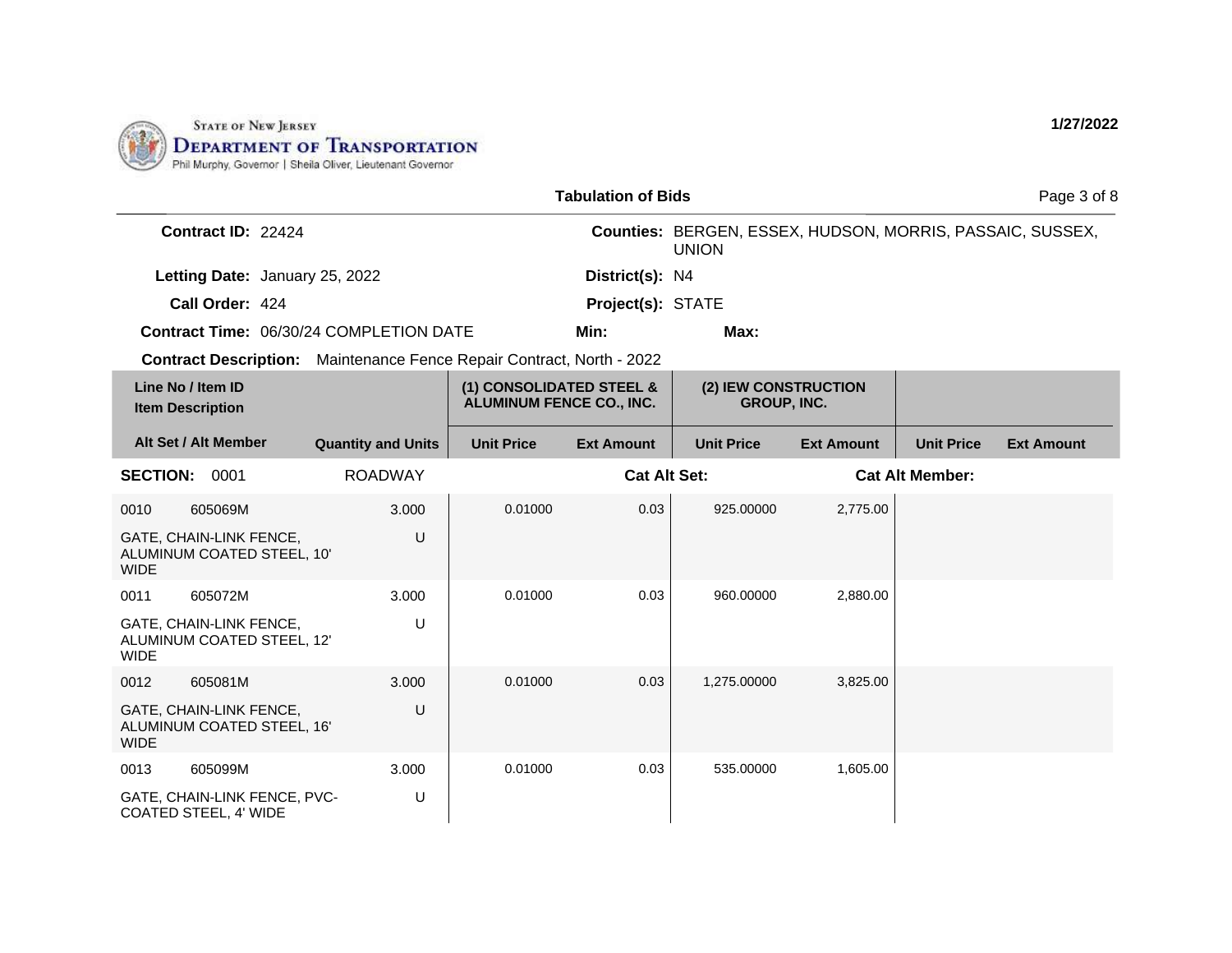

|                                                                              |  | <b>Tabulation of Bids</b> |                                                             |                     | Page 4 of 8                                                               |                   |                        |                   |
|------------------------------------------------------------------------------|--|---------------------------|-------------------------------------------------------------|---------------------|---------------------------------------------------------------------------|-------------------|------------------------|-------------------|
| Contract ID: 22424                                                           |  |                           |                                                             |                     | Counties: BERGEN, ESSEX, HUDSON, MORRIS, PASSAIC, SUSSEX,<br><b>UNION</b> |                   |                        |                   |
| Letting Date: January 25, 2022                                               |  |                           |                                                             | District(s): N4     |                                                                           |                   |                        |                   |
| Call Order: 424                                                              |  |                           |                                                             | Project(s): STATE   |                                                                           |                   |                        |                   |
| <b>Contract Time: 06/30/24 COMPLETION DATE</b>                               |  |                           |                                                             | Min:                | Max:                                                                      |                   |                        |                   |
| <b>Contract Description:</b> Maintenance Fence Repair Contract, North - 2022 |  |                           |                                                             |                     |                                                                           |                   |                        |                   |
| Line No / Item ID<br><b>Item Description</b>                                 |  |                           | (1) CONSOLIDATED STEEL &<br><b>ALUMINUM FENCE CO., INC.</b> |                     | (2) IEW CONSTRUCTION<br><b>GROUP, INC.</b>                                |                   |                        |                   |
| Alt Set / Alt Member                                                         |  | <b>Quantity and Units</b> | <b>Unit Price</b>                                           | <b>Ext Amount</b>   | <b>Unit Price</b>                                                         | <b>Ext Amount</b> | <b>Unit Price</b>      | <b>Ext Amount</b> |
| <b>SECTION: 0001</b>                                                         |  | <b>ROADWAY</b>            |                                                             | <b>Cat Alt Set:</b> |                                                                           |                   | <b>Cat Alt Member:</b> |                   |
| 605105M<br>0014                                                              |  | 3.000                     | 0.01000                                                     | 0.03                | 860.00000                                                                 | 2,580.00          |                        |                   |
| GATE, CHAIN-LINK FENCE, PVC-<br>COATED STEEL, 8' WIDE                        |  | U                         |                                                             |                     |                                                                           |                   |                        |                   |
| 605108M<br>0015                                                              |  | 3.000                     | 0.01000                                                     | 0.03                | 1,400.00000                                                               | 4,200.00          |                        |                   |
| GATE, CHAIN-LINK FENCE, PVC-<br>COATED STEEL, 10' WIDE                       |  | U                         |                                                             |                     |                                                                           |                   |                        |                   |
| 605111M<br>0016                                                              |  | 3.000                     | 0.01000                                                     | 0.03                | 1,450.00000                                                               | 4,350.00          |                        |                   |
| GATE, CHAIN-LINK FENCE, PVC-<br>COATED STEEL, 12' WIDE                       |  | U                         |                                                             |                     |                                                                           |                   |                        |                   |
| 605120M<br>0017                                                              |  | 3.000                     | 0.01000                                                     | 0.03                | 1,900.00000                                                               | 5,700.00          |                        |                   |
| GATE, CHAIN-LINK FENCE, PVC-<br>COATED STEEL, 16' WIDE                       |  | U                         |                                                             |                     |                                                                           |                   |                        |                   |
| 605174M<br>0018                                                              |  | 2,000.000                 | 60.00000                                                    | 120,000.00          | 74.22000                                                                  | 148,440.00        |                        |                   |
| <b>REPAIRING CHAIN-LINK FENCE</b>                                            |  | LF                        |                                                             |                     |                                                                           |                   |                        |                   |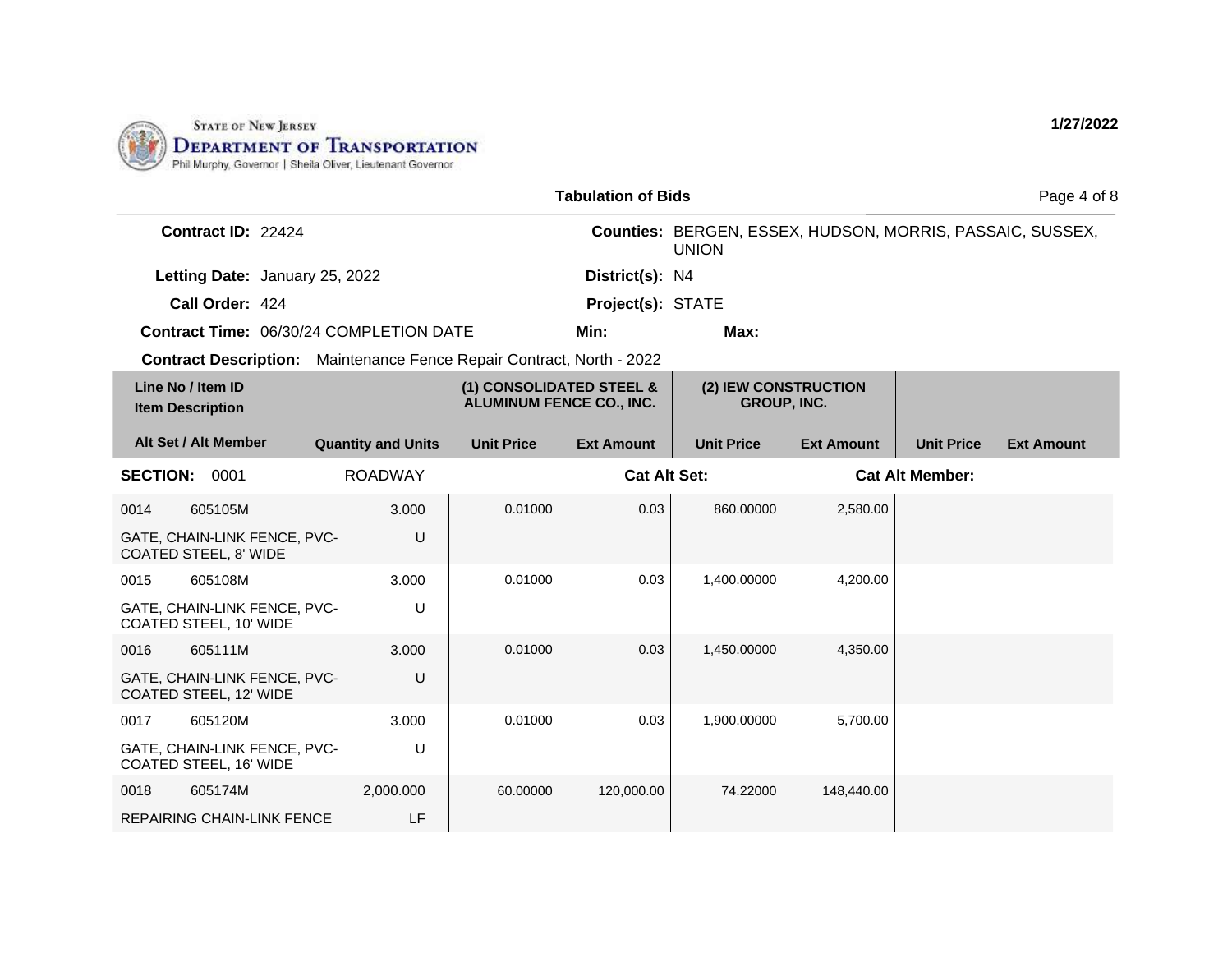

|                      |                                                                       |                           |                                                             | <b>Tabulation of Bids</b> |                                                                           |                   |                        | Page 5 of 8       |
|----------------------|-----------------------------------------------------------------------|---------------------------|-------------------------------------------------------------|---------------------------|---------------------------------------------------------------------------|-------------------|------------------------|-------------------|
|                      | Contract ID: 22424                                                    |                           |                                                             |                           | Counties: BERGEN, ESSEX, HUDSON, MORRIS, PASSAIC, SUSSEX,<br><b>UNION</b> |                   |                        |                   |
|                      | Letting Date: January 25, 2022                                        |                           |                                                             | District(s): N4           |                                                                           |                   |                        |                   |
|                      | Call Order: 424                                                       |                           |                                                             | Project(s): STATE         |                                                                           |                   |                        |                   |
|                      | <b>Contract Time: 06/30/24 COMPLETION DATE</b>                        |                           |                                                             | Min:                      | Max:                                                                      |                   |                        |                   |
|                      | Contract Description: Maintenance Fence Repair Contract, North - 2022 |                           |                                                             |                           |                                                                           |                   |                        |                   |
|                      | Line No / Item ID<br><b>Item Description</b>                          |                           | (1) CONSOLIDATED STEEL &<br><b>ALUMINUM FENCE CO., INC.</b> |                           | (2) IEW CONSTRUCTION<br><b>GROUP, INC.</b>                                |                   |                        |                   |
|                      | Alt Set / Alt Member                                                  | <b>Quantity and Units</b> | <b>Unit Price</b>                                           | <b>Ext Amount</b>         | <b>Unit Price</b>                                                         | <b>Ext Amount</b> | <b>Unit Price</b>      | <b>Ext Amount</b> |
| <b>SECTION: 0001</b> |                                                                       | <b>ROADWAY</b>            |                                                             | <b>Cat Alt Set:</b>       |                                                                           |                   | <b>Cat Alt Member:</b> |                   |
| 0019                 | 605212P                                                               | 1,000.000                 | 60.00000                                                    | 60,000.00                 | 74.22000                                                                  | 74,220.00         |                        |                   |
| <b>RESET FENCE</b>   |                                                                       | LF                        |                                                             |                           |                                                                           |                   |                        |                   |
| 0020                 | 605212P                                                               | 250.000                   | 150.00000                                                   | 37,500.00                 | 144.65000                                                                 | 36,162.50         |                        |                   |
|                      | <b>RESET FENCE (BARRIER CURB</b><br><b>MOUNTED FENCE)</b>             | LF                        |                                                             |                           |                                                                           |                   |                        |                   |
| 0021                 | 605175M                                                               | 770.000                   | 150.00000                                                   | 115,500.00                | 144.65000                                                                 | 111,380.50        |                        |                   |
|                      | <b>BARRIER CURB MOUNTED FENCE</b>                                     | LF                        |                                                             |                           |                                                                           |                   |                        |                   |
| 0022                 | 605152M                                                               | 2.000                     | 0.01000                                                     | 0.02                      | 4,625.00000                                                               | 9,250.00          |                        |                   |
| 12' WIDE             | SLIDING GATE, SECURITY FENCE,                                         | U                         |                                                             |                           |                                                                           |                   |                        |                   |
| 0023                 | 802003M                                                               | 25.000                    | 25.00000                                                    | 625.00                    | 120.00000                                                                 | 3,000.00          |                        |                   |
|                      | TRIMMING EXISTING TREE, OVER<br>6" TO 12" DIAMETER                    | U                         |                                                             |                           |                                                                           |                   |                        |                   |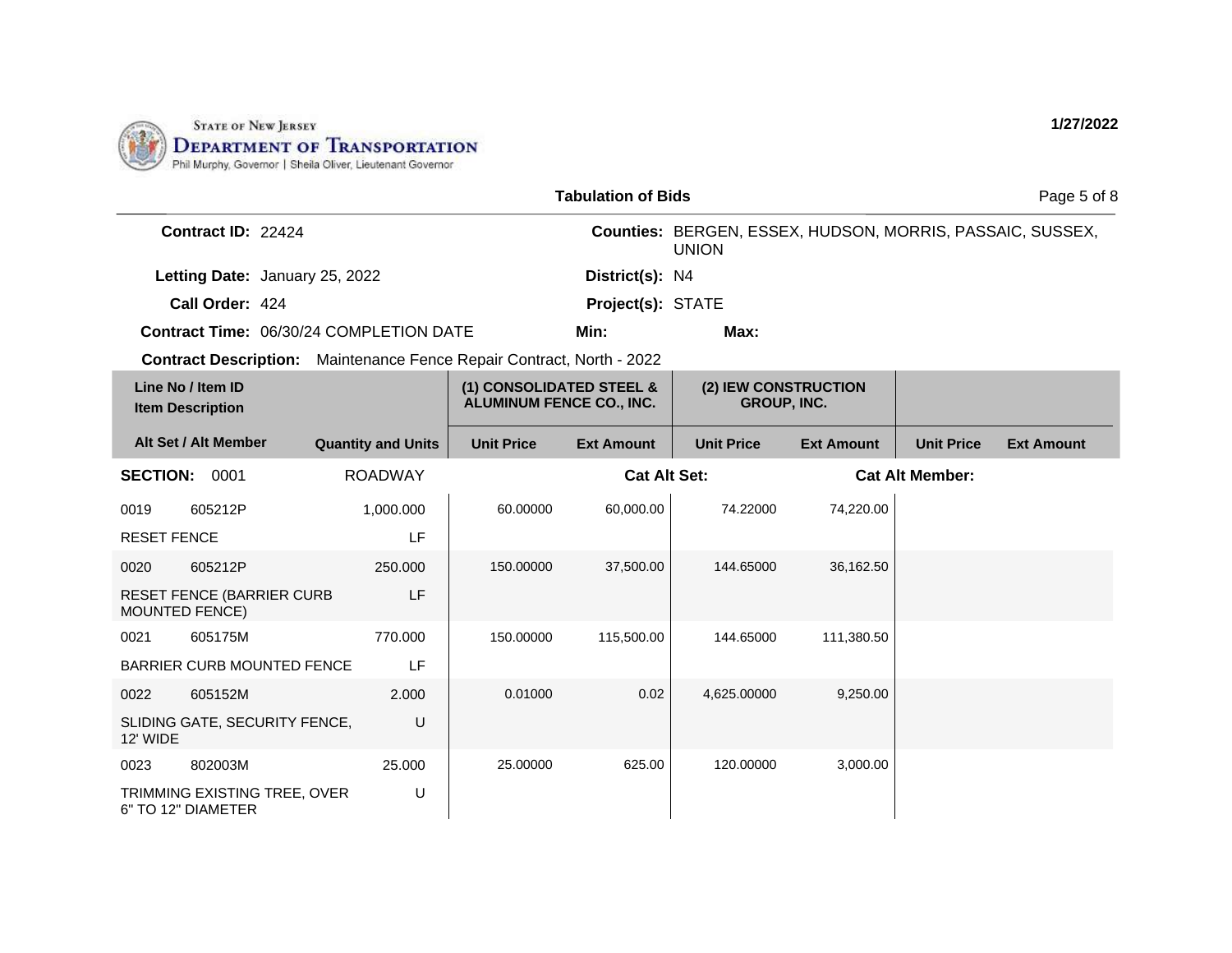

|                 |                                                                              |                           |                                                             | <b>Tabulation of Bids</b> |                                                                           |                   |                        | Page 6 of 8       |
|-----------------|------------------------------------------------------------------------------|---------------------------|-------------------------------------------------------------|---------------------------|---------------------------------------------------------------------------|-------------------|------------------------|-------------------|
|                 | Contract ID: 22424                                                           |                           |                                                             |                           | Counties: BERGEN, ESSEX, HUDSON, MORRIS, PASSAIC, SUSSEX,<br><b>UNION</b> |                   |                        |                   |
|                 | Letting Date: January 25, 2022                                               |                           |                                                             | District(s): N4           |                                                                           |                   |                        |                   |
|                 | Call Order: 424                                                              |                           |                                                             | Project(s): STATE         |                                                                           |                   |                        |                   |
|                 | <b>Contract Time: 06/30/24 COMPLETION DATE</b>                               |                           |                                                             | Min:                      | Max:                                                                      |                   |                        |                   |
|                 | <b>Contract Description:</b> Maintenance Fence Repair Contract, North - 2022 |                           |                                                             |                           |                                                                           |                   |                        |                   |
|                 | Line No / Item ID<br><b>Item Description</b>                                 |                           | (1) CONSOLIDATED STEEL &<br><b>ALUMINUM FENCE CO., INC.</b> |                           | (2) IEW CONSTRUCTION<br><b>GROUP, INC.</b>                                |                   |                        |                   |
|                 | Alt Set / Alt Member                                                         | <b>Quantity and Units</b> | <b>Unit Price</b>                                           | <b>Ext Amount</b>         | <b>Unit Price</b>                                                         | <b>Ext Amount</b> | <b>Unit Price</b>      | <b>Ext Amount</b> |
| <b>SECTION:</b> | 0001                                                                         | <b>ROADWAY</b>            |                                                             | <b>Cat Alt Set:</b>       |                                                                           |                   | <b>Cat Alt Member:</b> |                   |
| 0024            | 802006M                                                                      | 3.000                     | 25.00000                                                    | 75.00                     | 120.00000                                                                 | 360.00            |                        |                   |
|                 | TRIMMING EXISTING TREE, OVER<br>12" TO 18" DIAMETER                          | U                         |                                                             |                           |                                                                           |                   |                        |                   |
| 0025            | 802009M                                                                      | 3.000                     | 25.00000                                                    | 75.00                     | 120.00000                                                                 | 360.00            |                        |                   |
|                 | TRIMMING EXISTING TREE, OVER<br>18" TO 24" DIAMETER                          | U                         |                                                             |                           |                                                                           |                   |                        |                   |
| 0026            | 802012M                                                                      | 3.000                     | 25.00000                                                    | 75.00                     | 120.00000                                                                 | 360.00            |                        |                   |
|                 | TRIMMING EXISTING TREE, OVER<br>24" TO 30" DIAMETER                          | U                         |                                                             |                           |                                                                           |                   |                        |                   |
| 0027            | 802015M                                                                      | 3.000                     | 25.00000                                                    | 75.00                     | 120.00000                                                                 | 360.00            |                        |                   |
|                 | TRIMMING EXISTING TREE, OVER<br>30" TO 36" DIAMETER                          | U                         |                                                             |                           |                                                                           |                   |                        |                   |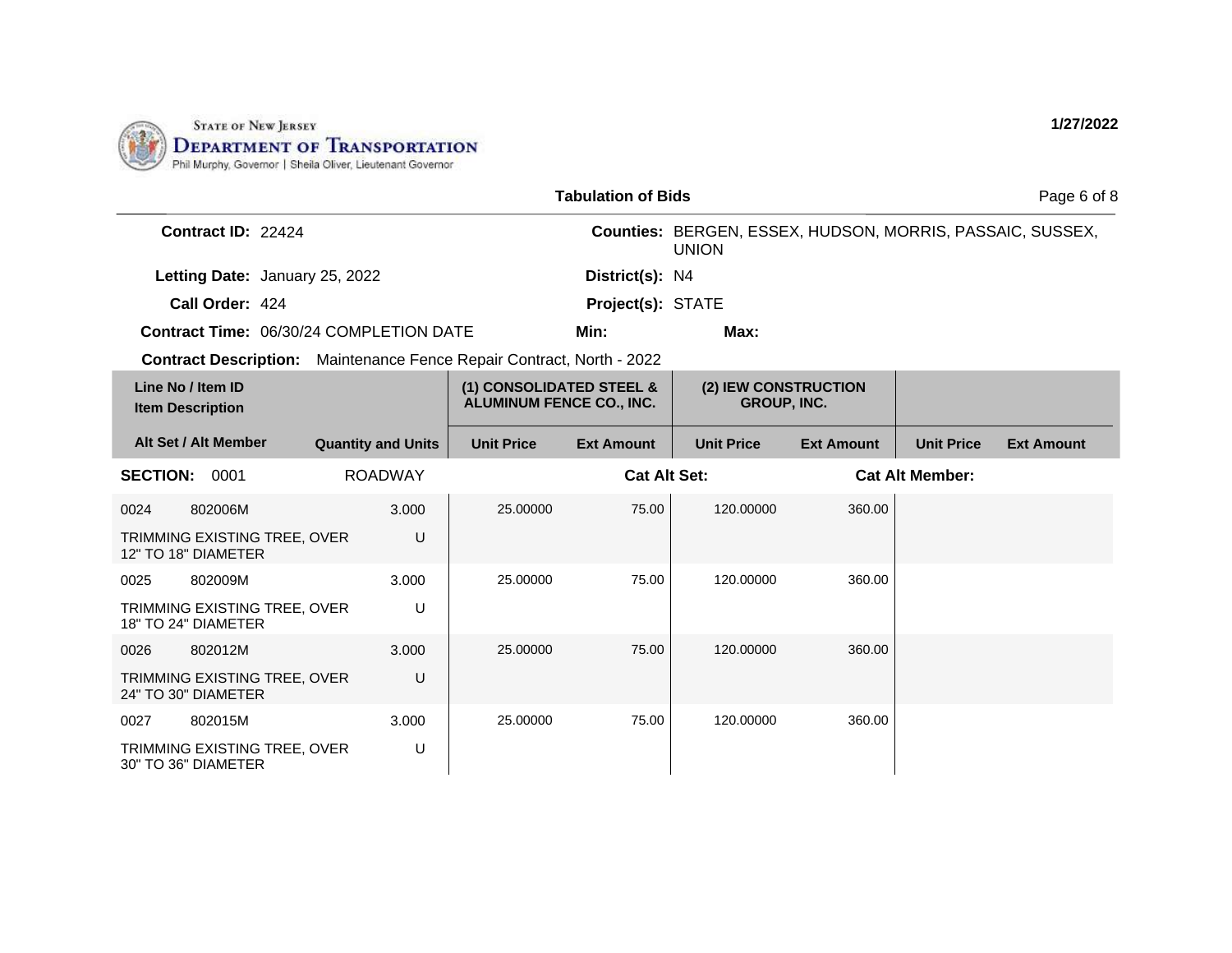

|                                                                              |                           |                                                             | <b>Tabulation of Bids</b> |                                                                           |                   |                        | Page 7 of 8       |
|------------------------------------------------------------------------------|---------------------------|-------------------------------------------------------------|---------------------------|---------------------------------------------------------------------------|-------------------|------------------------|-------------------|
| Contract ID: 22424                                                           |                           |                                                             |                           | Counties: BERGEN, ESSEX, HUDSON, MORRIS, PASSAIC, SUSSEX,<br><b>UNION</b> |                   |                        |                   |
| Letting Date: January 25, 2022                                               |                           |                                                             | District(s): N4           |                                                                           |                   |                        |                   |
| Call Order: 424                                                              |                           |                                                             | Project(s): STATE         |                                                                           |                   |                        |                   |
| <b>Contract Time: 06/30/24 COMPLETION DATE</b>                               |                           |                                                             | Min:                      | Max:                                                                      |                   |                        |                   |
| <b>Contract Description:</b> Maintenance Fence Repair Contract, North - 2022 |                           |                                                             |                           |                                                                           |                   |                        |                   |
| Line No / Item ID<br><b>Item Description</b>                                 |                           | (1) CONSOLIDATED STEEL &<br><b>ALUMINUM FENCE CO., INC.</b> |                           | (2) IEW CONSTRUCTION<br><b>GROUP, INC.</b>                                |                   |                        |                   |
| Alt Set / Alt Member                                                         | <b>Quantity and Units</b> | <b>Unit Price</b>                                           | <b>Ext Amount</b>         | <b>Unit Price</b>                                                         | <b>Ext Amount</b> | <b>Unit Price</b>      | <b>Ext Amount</b> |
| <b>SECTION:</b><br>0001                                                      | <b>ROADWAY</b>            |                                                             | <b>Cat Alt Set:</b>       |                                                                           |                   | <b>Cat Alt Member:</b> |                   |
| 802018M<br>0028                                                              | 3.000                     | 25.00000                                                    | 75.00                     | 120.00000                                                                 | 360.00            |                        |                   |
| TRIMMING EXISTING TREE, OVER<br><b>36" DIAMETER</b>                          | U                         |                                                             |                           |                                                                           |                   |                        |                   |
| 802021M<br>0029                                                              | 25.000                    | 50.00000                                                    | 1,250.00                  | 300.00000                                                                 | 7,500.00          |                        |                   |
| TREE REMOVAL, OVER 6" TO 12"<br><b>DIAMETER</b>                              | U                         |                                                             |                           |                                                                           |                   |                        |                   |
| 802024M<br>0030                                                              | 3.000                     | 50.00000                                                    | 150.00                    | 300.00000                                                                 | 900.00            |                        |                   |
| TREE REMOVAL, OVER 12" TO 18"<br><b>DIAMETER</b>                             | U                         |                                                             |                           |                                                                           |                   |                        |                   |
| 802027M<br>0031                                                              | 3.000                     | 250.00000                                                   | 750.00                    | 300.00000                                                                 | 900.00            |                        |                   |
| TREE REMOVAL, OVER 18" TO 24"<br><b>DIAMETER</b>                             | U                         |                                                             |                           |                                                                           |                   |                        |                   |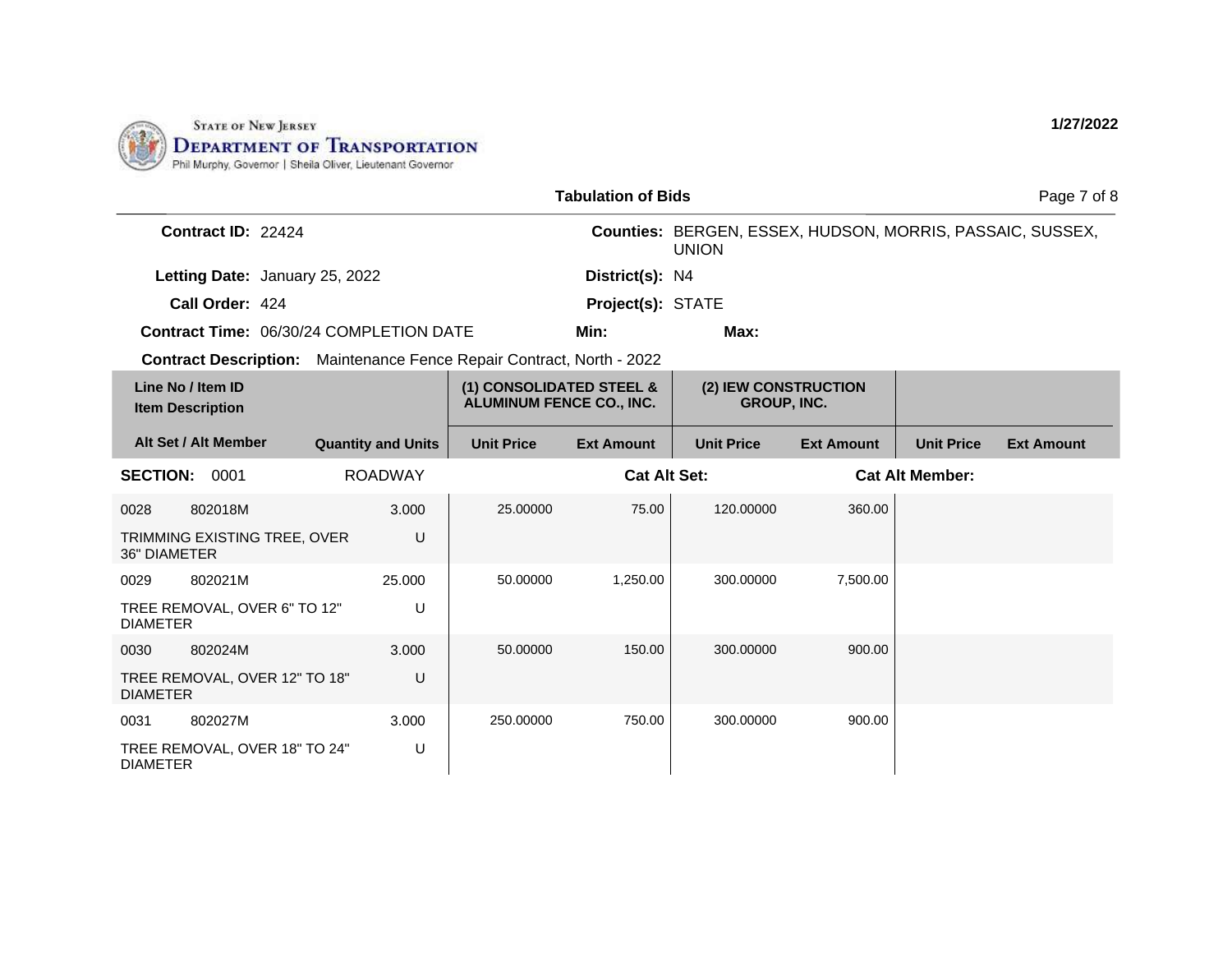

| <b>Tabulation of Bids</b>                                             |                              |                                                             |                     |                                                                           |                   |                        | Page 8 of 8       |
|-----------------------------------------------------------------------|------------------------------|-------------------------------------------------------------|---------------------|---------------------------------------------------------------------------|-------------------|------------------------|-------------------|
| Contract ID: 22424                                                    |                              |                                                             |                     | Counties: BERGEN, ESSEX, HUDSON, MORRIS, PASSAIC, SUSSEX,<br><b>UNION</b> |                   |                        |                   |
| Letting Date: January 25, 2022                                        |                              |                                                             | District(s): N4     |                                                                           |                   |                        |                   |
| Call Order: 424                                                       |                              |                                                             | Project(s): STATE   |                                                                           |                   |                        |                   |
| Contract Time: 06/30/24 COMPLETION DATE                               |                              |                                                             | Min:                | Max:                                                                      |                   |                        |                   |
| Contract Description: Maintenance Fence Repair Contract, North - 2022 |                              |                                                             |                     |                                                                           |                   |                        |                   |
| Line No / Item ID<br><b>Item Description</b>                          |                              | (1) CONSOLIDATED STEEL &<br><b>ALUMINUM FENCE CO., INC.</b> |                     | (2) IEW CONSTRUCTION<br><b>GROUP, INC.</b>                                |                   |                        |                   |
| Alt Set / Alt Member                                                  | <b>Quantity and Units</b>    | <b>Unit Price</b>                                           | <b>Ext Amount</b>   | <b>Unit Price</b>                                                         | <b>Ext Amount</b> | <b>Unit Price</b>      | <b>Ext Amount</b> |
| <b>SECTION: 0001</b>                                                  | <b>ROADWAY</b>               |                                                             | <b>Cat Alt Set:</b> |                                                                           |                   | <b>Cat Alt Member:</b> |                   |
| 0032<br>802030M                                                       | 3.000                        | 750.00000                                                   | 2,250.00            | 300.00000                                                                 | 900.00            |                        |                   |
| TREE REMOVAL, OVER 24" TO 30"<br><b>DIAMETER</b>                      | U                            |                                                             |                     |                                                                           |                   |                        |                   |
| 0033<br>802033M                                                       | 3.000                        | 1,250.00000                                                 | 3,750.00            | 300.00000                                                                 | 900.00            |                        |                   |
| TREE REMOVAL, OVER 30" TO 36"<br><b>DIAMETER</b>                      | U                            |                                                             |                     |                                                                           |                   |                        |                   |
| 802036M<br>0034                                                       | 3.000                        | 1,500.00000                                                 | 4,500.00            | 300.00000                                                                 | 900.00            |                        |                   |
| TREE REMOVAL, OVER 36"<br><b>DIAMETER</b>                             | U                            |                                                             |                     |                                                                           |                   |                        |                   |
| <b>Section Totals:</b>                                                |                              |                                                             | \$766,387.32        |                                                                           | \$999,123.00      |                        |                   |
|                                                                       | <b>Contract Totals</b>       |                                                             | \$766,387.32        |                                                                           | \$999,123.00      |                        |                   |
|                                                                       | <b>Cost Plus Time Totals</b> |                                                             | \$766,387.32        |                                                                           | \$999,123.00      |                        |                   |
| () indicates item is bid as Lump Sum                                  |                              |                                                             |                     |                                                                           |                   |                        |                   |